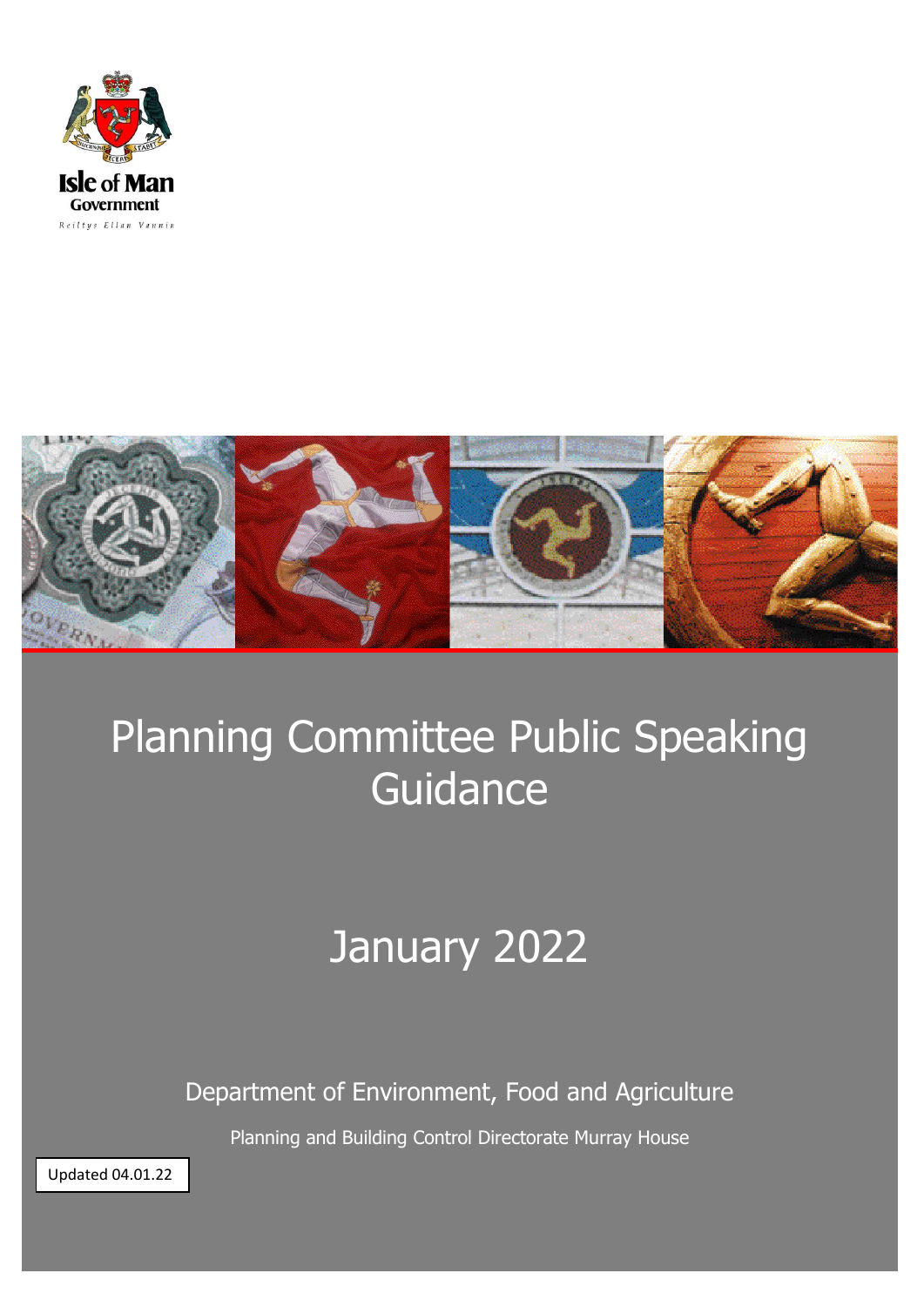### **Introduction**

The Planning Committee is an independent body of people appointed to make decisions on many of the development proposals made to the Isle of Man Government's Department of Environment, Food and Agriculture.

The Planning Committee Standing Orders provide for members of the public to address the committee and provides for guidance to be published to provide more detail, which is the purpose of this document.

Please note that you do not have to speak to make your views known, you can still write to the Department about any planning application and your views will be taken into account.

## **Who Can Speak?**

The Standing Orders indicate that Members of the public (including local authority representatives, applicants and agents) attending a meeting of the Committee may address the Committee on a planning application only in the circumstances where –

- the person has registered a request to speak on the planning application in accordance with the Department's published guidance; and
- the person has previously made written comments on the planning application which is the subject of the registration above.

## **How Long Can I Speak For?**

The Standing Orders set out the following points.

- Any person (including a local authority, objector, supporter and applicant and/or agent) who is registered to speak will be allocated a maximum of one three-minute time slot and Local Authority representatives may only speak as either the Local Authority or, where relevant, as the applicant.
- Preference will be given to the applicant and/or agent, if applicable, in respect of any person speaking insupport of a planning application.
- Subject to the provisions above, if there are multiple requests to speak either in support of orin objection to a planningapplication,those persons can appoint one or a number of speakers to speak ontheir behalf andwill be accordingly allocated a maximum of one threeminute time slot to speak on the application.
- The Chair may stop the address if the speaker goes over theallocated three minutes and/or if the speaker discusses non-planning matters.
- If a person who is registered to speak does not appear before the Committee, the Chair may at their discretion reallocate the time to another speaker who has previously registered to speak.

#### **How Do I Register to Speak?**

Once the agenda for each Planning Committee Meeting is finalised, at least two working days prior to the Committee Meeting (Meetings are usually on a Monday), it will be published on the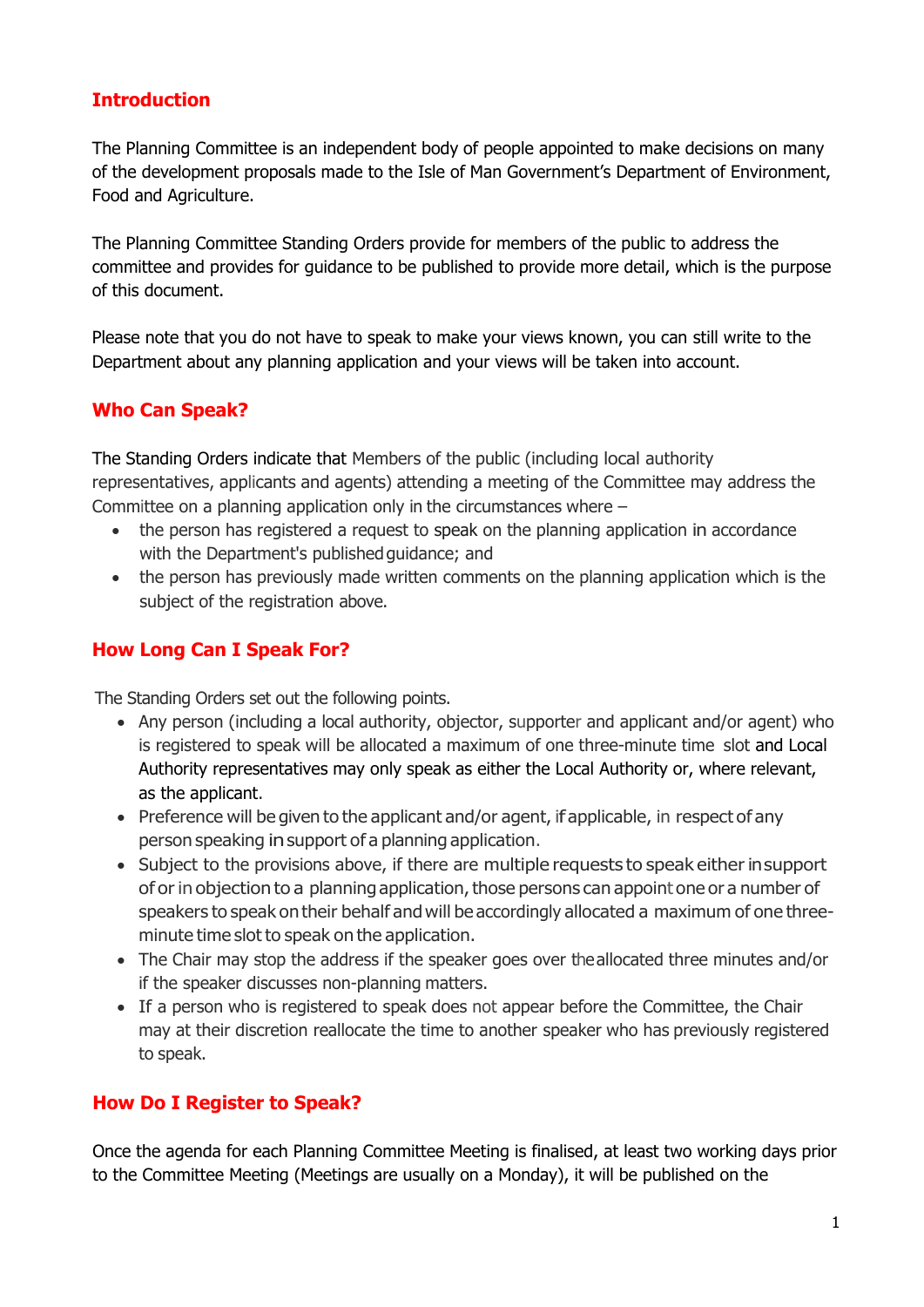Department's website [\(www.gov.im/planningagendas\)](http://www.gov.im/planningagendas) and you can then contact the Department to register your wish to speak. You can ask to be included in an agenda alert available by email by emailing planning@gov.im

If you do not have access to the internet to view the agenda, you can contact the Planning Administration team on 01624 685950 to see if the item is on the agenda.

### **It is your responsibility to find out if the planning application in which you have an interest is on the agenda; the Department will not be able to contact parties to let themknow.**

In order to register you must **telephone** Planning Administration on 01624 685950. You must register by 4.30pm on the working day prior to the Committee meeting. If the meeting is on a Monday, for example, this means you must register by 4.30pm on the Friday before.

Please note that you will not be able to register by e-mail or letter.

When you register to speak you will be asked to confirm whether you wish to speak for or against the application.

If there are multiple requests on the same application, you may wish to co-ordinate with the others to appoint a speaker who will represent all your views. If you do not do this, the speaker who registered first will be the one allowed to address the Committee. Therefore, if you wish to speak against an application, you will be asked if you are willing for your details to be given to anyone else who may also wish to participate.

## **What Happens at the Committee Meeting?**

Committee meetings are usually held once every two weeks on a Monday, starting at 10am.

The meetings will either be held in person (usually in the Ground Floor Meeting Room, Murray House, Mount Havelock) or by electronic means. Make sure you check the Agenda for when, where and how the meeting is taking place when you register to speak. If you wish to speak via electronic means at a meeting which is being held in person, please contact Planning Administration on 01624 685950 to confirm if provision can be made for this. Where you are contributing by electronic means you may wish to refer to our supplementary guidance at [www.gov.im/planningcommittee](http://www.gov.im/planningcommittee)

Please attend at least 10 minutes before the start of the meeting in order to reaffirm your wish to speak and where virtual connectivity can be tested, if required. Please note that items may be taken out of order of the agenda and the Committee will not wait for you if you are not present.

The Chairman introduces each item. There will be a short explanation by the Planning Officer, whose report will contain a recommendation to approve or refuse the application. The Committee does not have to follow the recommendation.